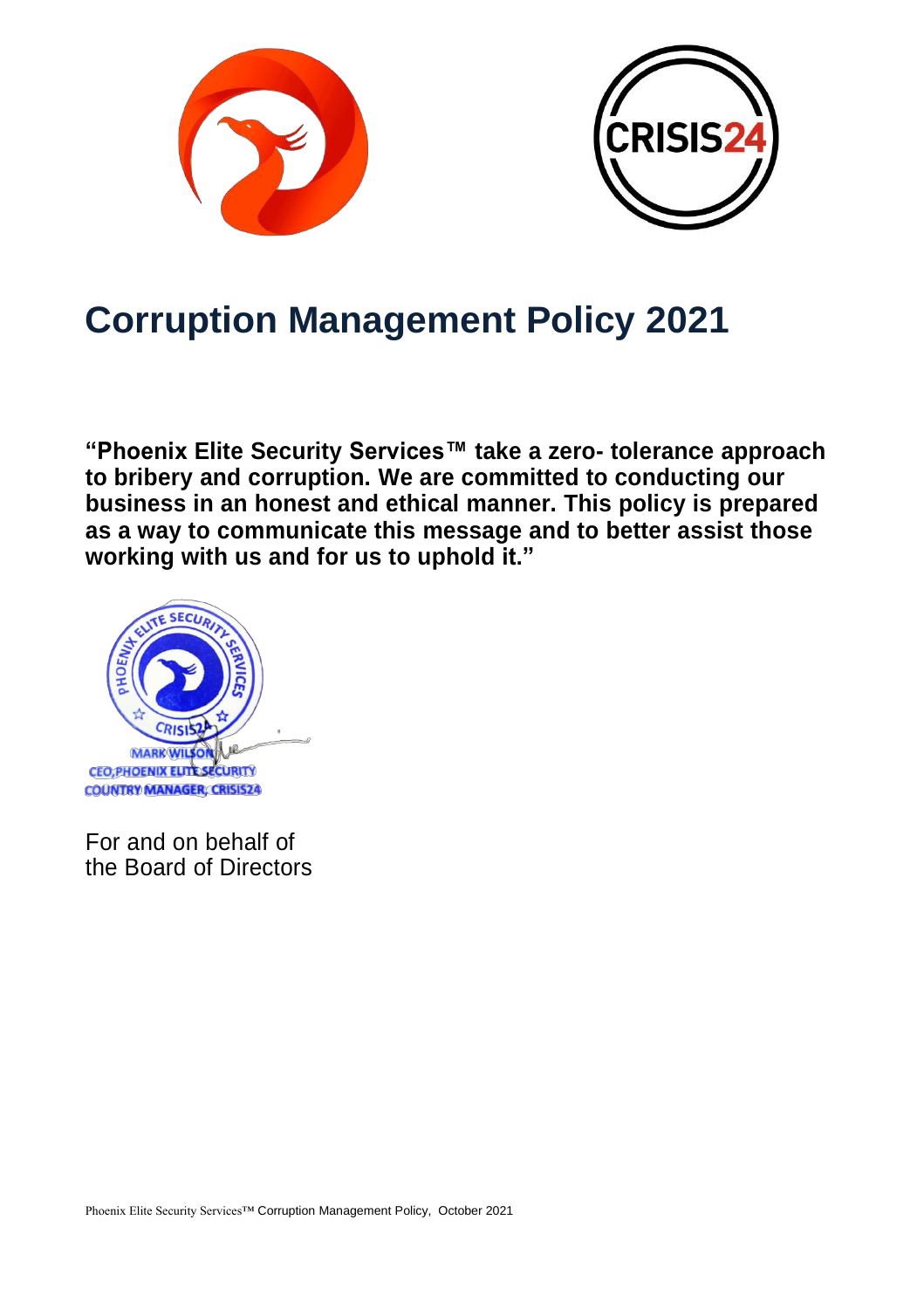



# **Contents**

| $\overline{2}$ . |  |
|------------------|--|
| 3.               |  |
| $\overline{4}$   |  |
| 5.               |  |
| 6.               |  |
| 7 <sub>1</sub>   |  |
| 8.               |  |
| 9.               |  |
| 10.              |  |
| 11.              |  |
| 12.              |  |
| 13.              |  |
| 14.              |  |
| 15.              |  |

APPENDIX A - POTENTIAL RISK SCENARIOS: BRIBERY AND CORRUPTION INDICATORS.......... 10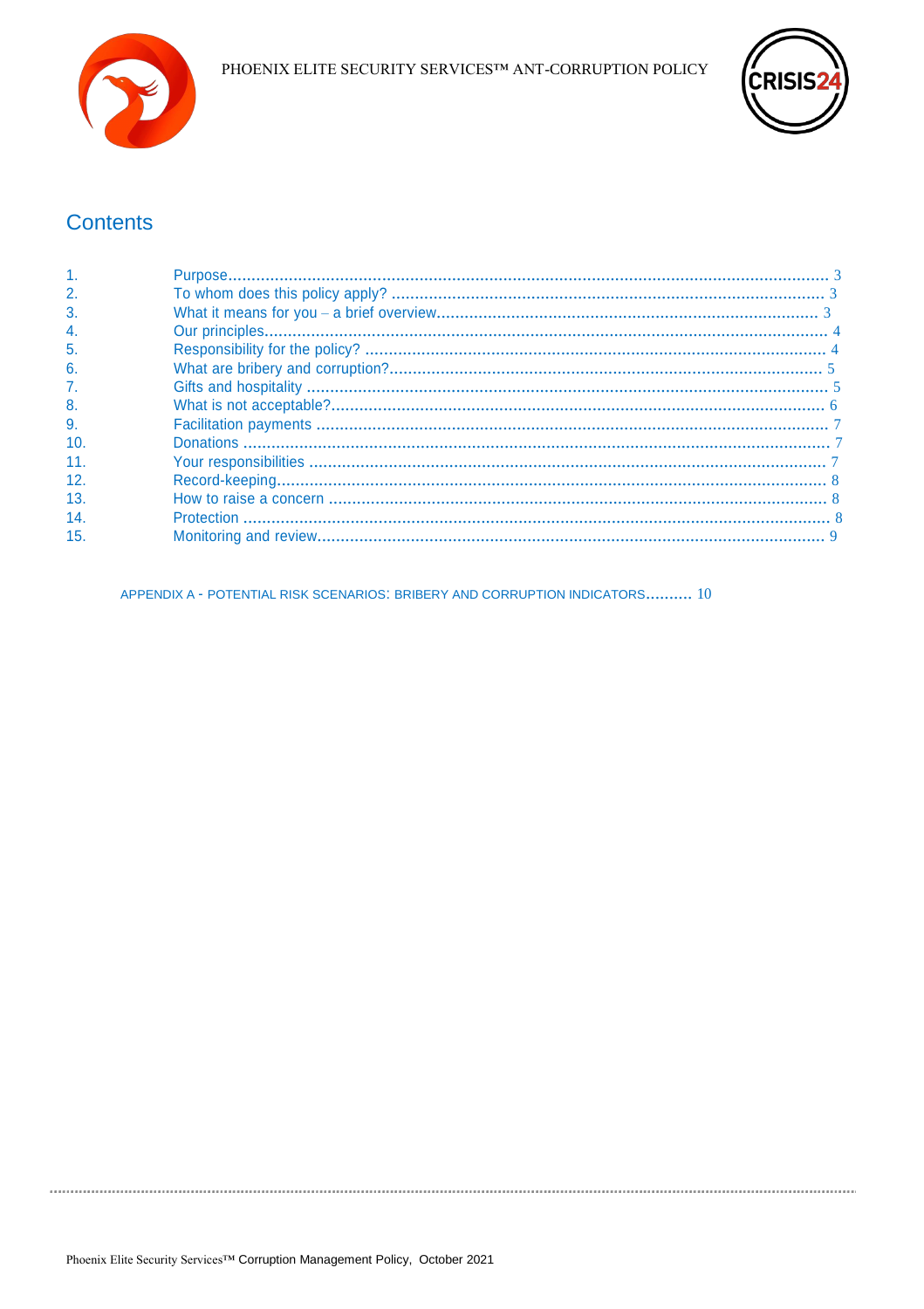

# **Corruption Management Policy**

#### **1. Purpose**

.

- 1.1 The purpose of this policy is to:
	- (a) set out Phoenix Elite Security Services™ responsibilities, and the responsibilities of those working with us and for us, in observing and upholding our position on bribery and corruption; and
	- (b) provide information and guidance to those working for us on how to recognize and deal with bribery and corruption issues.

In this policy the use of the terms "we", "our" and "us" refer to Phoenix Elite Security Services™.

**It is imperative that everyone associated with our company reads, understands and acts in accordance with this policy.**

#### **2. To whom does this policy apply?**

This policy applies to all individuals working at all levels and grades, including senior managers, officers, directors, employees (whether permanent, fixed-term or temporary), consultants, contractors, seconded staff, housekeepers, casual workers and agency staff, agents, channel partners or any other person associated with us, or any of our subsidiaries or their employees, wherever located (collectively referred to as "Workers" in this policy).

### **3. What it means to you – a brief overview**

3.1 It is an offence (1) to bribe another person, (2) to be bribed, (3) to bribe a foreign public official and (4) for a company to fail to prevent bribery (18 USCS prec § 216) (Myanmar Anti‐Corruption Law 2013, Pyidaungsu Hluttaw, Law No.23).

- 3.2 Unlimited fines and imprisonment up to 10 years can be imposed on individuals who fail to comply with the legislation. The company could face an unlimited fine and be forbidden from tendering for public contracts.
- 3.3 You must never offer, promise or give a financial or other advantage to any person (including a foreign public official) with the intention of inducing or rewarding improper performance by them of their duties.
- 3.4 You must never directly or indirectly accept or agree to receive a financial or other advantage as a reward for the improper performance of your duties. It makes no difference whether the advantage is for you or a third party.
- 3.5 Where your role requires this, you are permitted to give and receive hospitality (you should ask your line manager if you are unsure about this), but this should always be in a reasonable and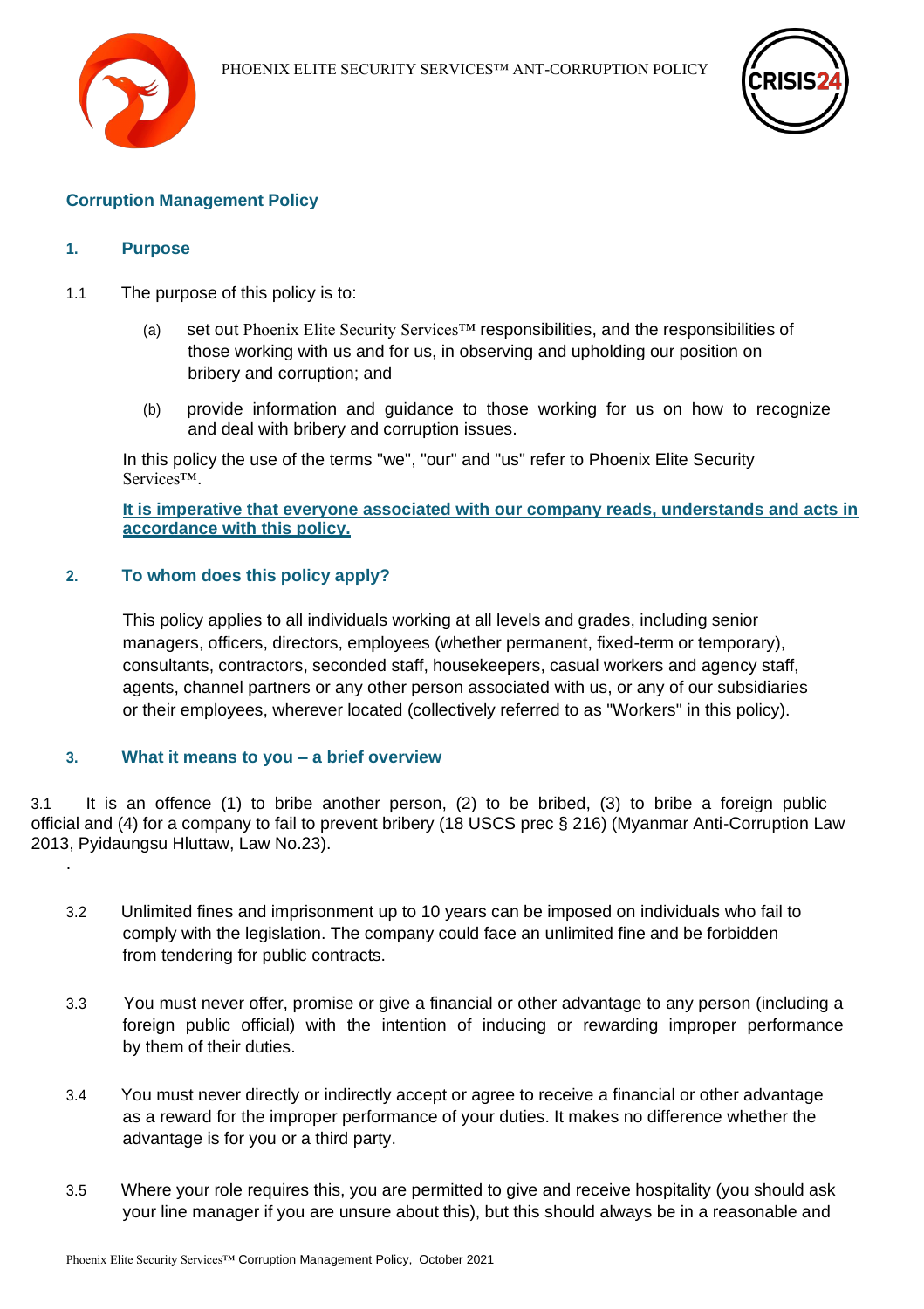



proportionate manner. Further guidance on this (along with gifts) is set out in this policy later on.

3.6 You must read this policy carefully and if you have any questions on it, please revert to your manager or the Compliance Manager (as defined in 5.2 below).

## **4. Our principles**

- 4.1 It is our policy to conduct all of our business in an honest and ethical manner. We take a zero-tolerance approach to bribery and corruption and are committed to acting professionally, fairly and with integrity in all our business dealings and relationships wherever we operate.
- 4.2 It is our best practice objective that those we do business with take a similar zerotolerance approach to bribery and corruption.
- 4.3 We are bound by the laws of the USA and Myanmar, including the Bribery 18 USCS prec § 216, & Myanmar Anti‐Corruption Law 2013, Pyidaungsu Hluttaw, Law No.23. in respect of our conduct both at home and abroad. We must also comply with laws relevant to countering bribery and corruption in the jurisdictions in which we operate.
	- 4.4 Bribery and corruption are criminal offences and are punishable for individuals by up to ten years' imprisonment and an unlimited fine, and if the Company is found to have taken part in corruption we could face an unlimited fine, be excluded from tendering for public contracts and face damage to our reputation. We therefore take our legal responsibilities very seriously and expect you to do the same.
	- 4.5 In this policy "third party" means any individual or organization you come into contact with during the course of your work for us, and includes actual and potential customers, suppliers, distributors, business contacts, agents, advisers, government and public bodies, including their advisors, representatives and officials, politicians and political parties.
	- 4.6 This policy should be read in conjunction with the relevant Employee Ethics or local employee policies.

### **5. Responsibility for the policy?**

- 5.1 This Policy is endorsed by the management. Our board of directors has overall responsibility for ensuring this policy complies with our legal and ethical obligations, and that all those under our control comply with it.
- 5.2 For the purposes of this policy, the Compliance Manager has primary and day-to-day responsibility for implementing this policy, and for monitoring its use and effectiveness. The Compliance Manager can be contacted about this policy through management.
- 5.3 Management and senior staff at all levels are responsible for ensuring those reporting to them are made aware of and understand this policy.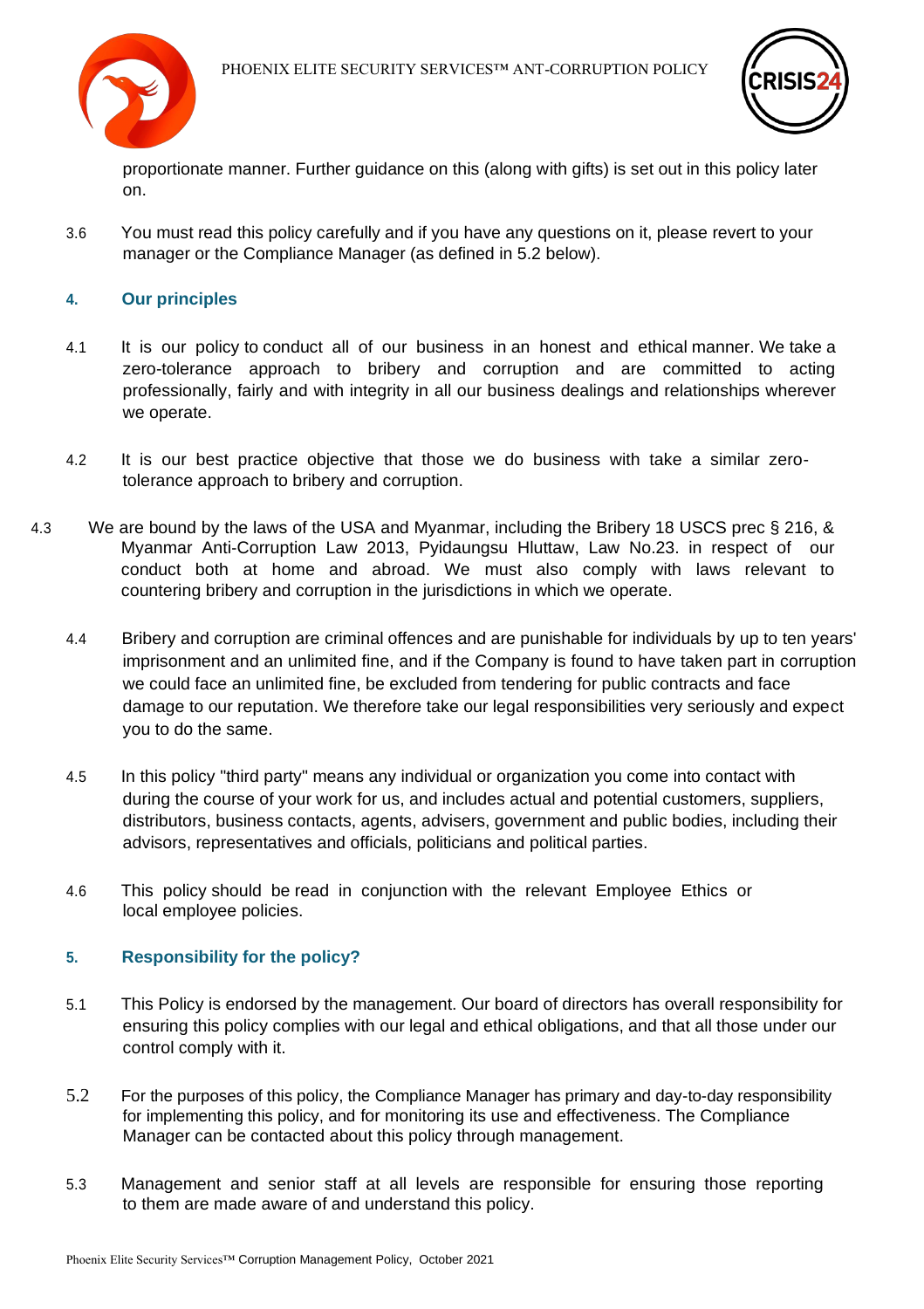



### **6. What is bribery and corruption?**

Corruption is the abuse of public or private office for personal gain.

A bribe is an inducement or reward offered, promised or provided in order to gain any commercial, contractual, regulatory or personal advantage through "improper performance".

"Improper performance" happens when a person fails to act  $(1)$  in good faith,  $(2)$  impartially or (3) in accordance with a position of trust.

### **7. Gifts and hospitality**

- 7.1 This policy does not prohibit normal and appropriate hospitality (given and received) to or from third parties.
- 7.2 The giving or receipt of gifts and hospitality is not prohibited, if the following requirements are met:
	- (a) You have disclosed it to your line manager in advance (where it is possible to do so, or as soon as possible afterwards);
	- (b) it is not made with the intention of influencing, inducing or rewarding a third party in order to gain any advantage through improper performance, or in explicit or implicit exchange for favors or benefits;
	- (c) it complies with local law;
	- (d) it is given in our name, not in your name;
	- (e) it does not include cash or a cash equivalent (such as gift certificates or vouchers);
	- (f) it is appropriate in the circumstances. For example, in the US it is customary for small gifts to be given at Christmas time;
	- (g) taking into account the reason for the gift, it is of an appropriate type and value and given at an appropriate time. For example, customers are unlikely to be able to accept hospitality from us if we are participating in a tendering process with them;
	- (h) it is given openly, not secretly; and
	- (i) gifts and / or hospitality should not be offered to, or accepted from, government officials or representatives, or politicians or political parties, without the prior approval of the Compliance Manager.
- 7.3 Where it is an accepted part of your role (you should ask your line manager if you are unsure about this) you can offer and accept a reasonable amount of moderate hospitality for the purposes of business development, having regard to paragraph 7.2 above.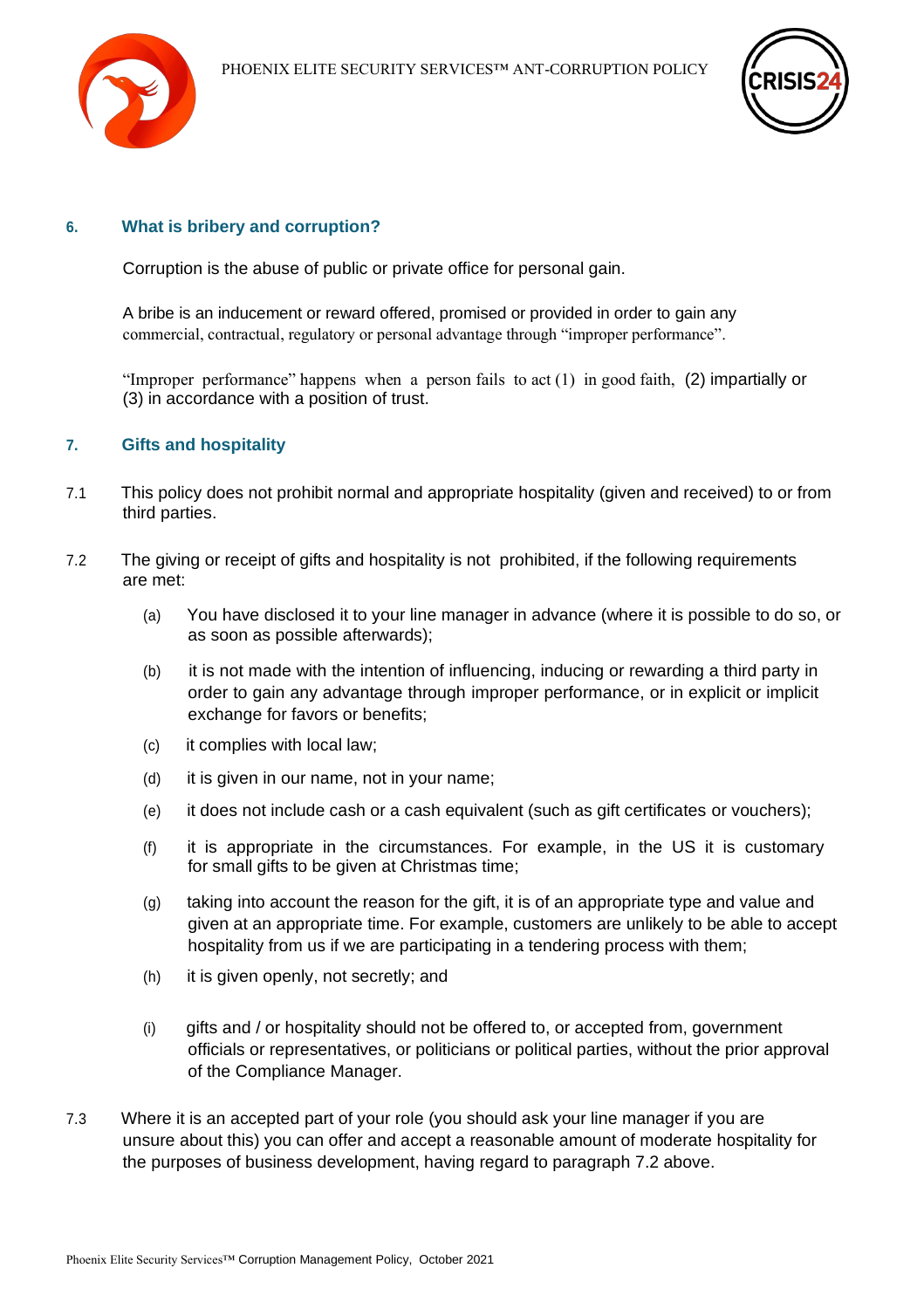



- 7.4 We appreciate that the practice of giving business gifts varies between countries and regions and what may be normal and acceptable in one region may not be in another. The test to be applied is whether in all the circumstances the gift or hospitality is reasonable, proportionate and justifiable. The intention behind the gift or hospitality should always be considered.
- 7.5 Subject to 7.2 above, Workers are permitted to keep small gifts with the exception of alcohol, with a monetary value of \$5 or less (or local equivalent). Any gifts which are alcohol or have a monetary value greater than \$5 (or local equivalent) may be accepted provided that they are sent to the Managing Director (if in Asia) or to the Head of the relevant Regional Office. Such gifts will be made available for inclusion in an employee raffle. Any employee who receives such a gift should thank the gift bearer and make them aware of this policy (i.e. that the gift will be included in a raffle).

### **8. What is not acceptable?**

In addition to the above it is not acceptable for you (or someone on your behalf) to:

- (a) give, promise to give, or offer, a payment, gift or hospitality with the intention of influencing, inducing or rewarding improper performance;
- (b) give, promise to give, or offer, a payment, gift or hospitality to a government official, agent or representative to "facilitate" or expedite a routine procedure (where the payment is not a legitimate payment pursuant to local written law);
- (c) accept payment from a third party that you know or suspect is offered with the expectation that it will obtain a business advantage for them which will be obtained through improper performance by you or us;
- (d) accept a gift or hospitality from a third party if you know or suspect that it is offered or provided with the intention of influencing improper performance by us in return;
- (e) threaten or retaliate against another Worker who has refused to commit a bribery offence or who has raised concerns under this policy; or
- (f) engage in any activity that might lead to a breach of this policy.

### **9. Facilitation payments**

- 9.1 We do not make, and will not accept, facilitation payments or "kickbacks" of any kind.
- 9.2 Facilitation payments are typically small, unofficial payments made to secure or expedite a routine government action by a government official. They are not commonly paid in the US, but are common in some other jurisdictions in which we operate.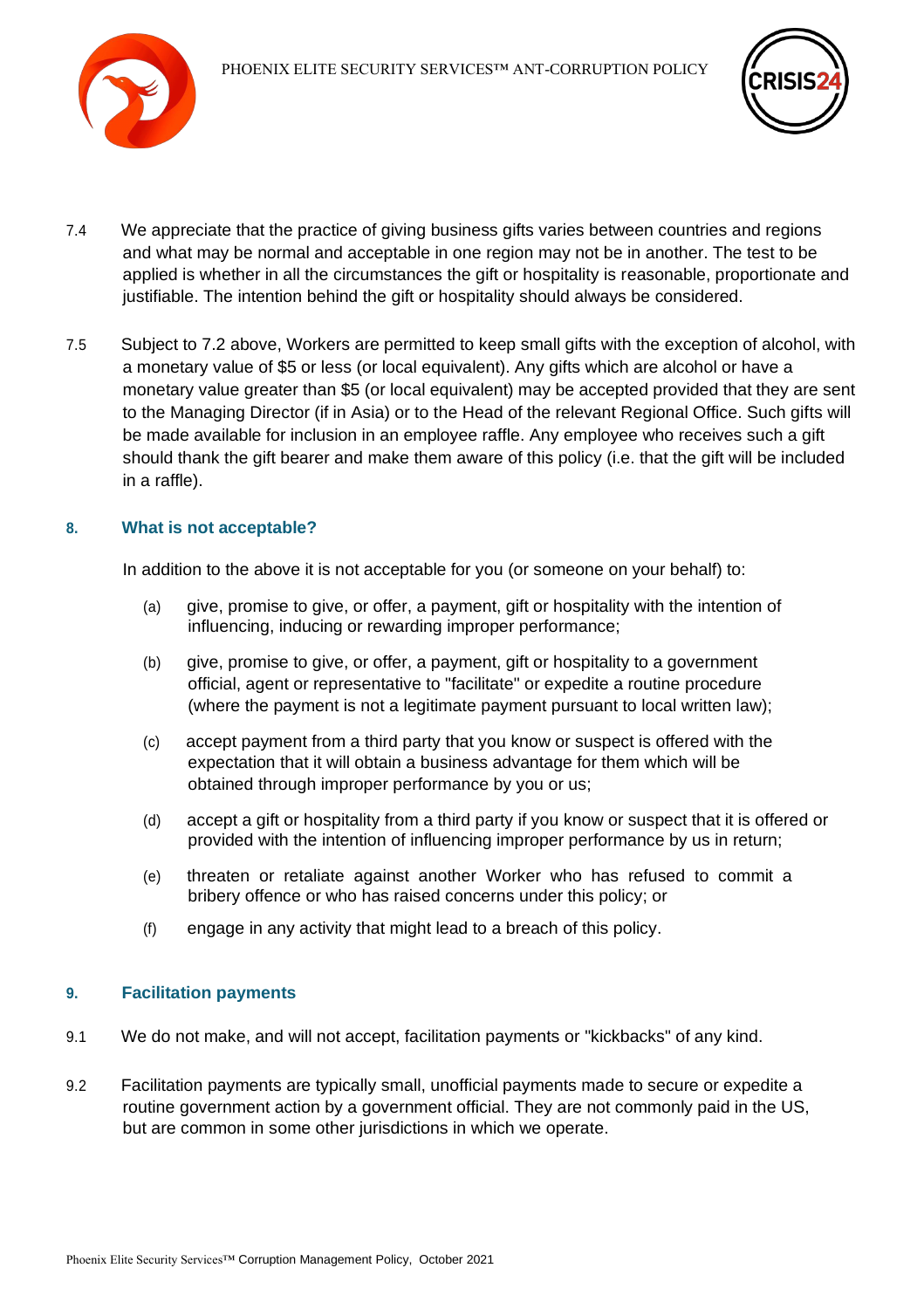



- 9.3 If you are asked to make a payment on our behalf, you should always be mindful of what the payment is for and whether the amount requested is proportionate to the goods or services provided. You should always ask for a receipt which details the reason for the payment. If you have any suspicions, concerns or queries regarding a payment, you should raise these with the Compliance Manager.
- 9.4 Whilst US law prohibits facilitation payments or kickbacks, you are not required to place your life or liberty at risk. Any such incidents should be reported to the compliance officer at the first available opportunity.
- 9.5 Kickbacks are typically payments made in return for a business favor or advantage. All Workers must avoid any activity that might lead to, or suggest, that a facilitation payment or kickback will be made or accepted by us.

### **10. Donations**

We do not make contributions to political parties. We only make charitable donations that are legal and ethical under local laws and practices and that are in accordance with our Charity Policy which is in force from time to time. Requests for sponsorship should be forwarded to the Head of HR for approval in the first instance.

### **11. Your responsibilities**

- 11.1 You must ensure that you read, understand and comply with this policy at all times.
- 11.2 You must be open about gifts and hospitality given or received and you must disclose these to your manager in advance (where it is possible to do so, or as soon as possible afterwards).
- 11.3 The prevention, detection and reporting of bribery and other forms of corruption are the responsibility of all those working for us or under our control. All Workers are required to avoid any activity that might lead to, or suggest, a breach of this policy.
- 11.4 You must notify your manager or the Compliance Manager as soon as possible if you believe or suspect that a conflict with this policy has occurred, or may occur in the future. For example, if a customer or potential customer offers you something to gain a business advantage with us, or indicates to you that a gift or payment is required to secure their business. Further indicators that may point towards bribery or corruption are set out in Appendix A.
- 11.5 Any employee who breaches this policy may face disciplinary action, which could result in dismissal for gross misconduct.
- 11.6 We reserve our right to terminate our contractual relationship with other Workers if they breach this policy.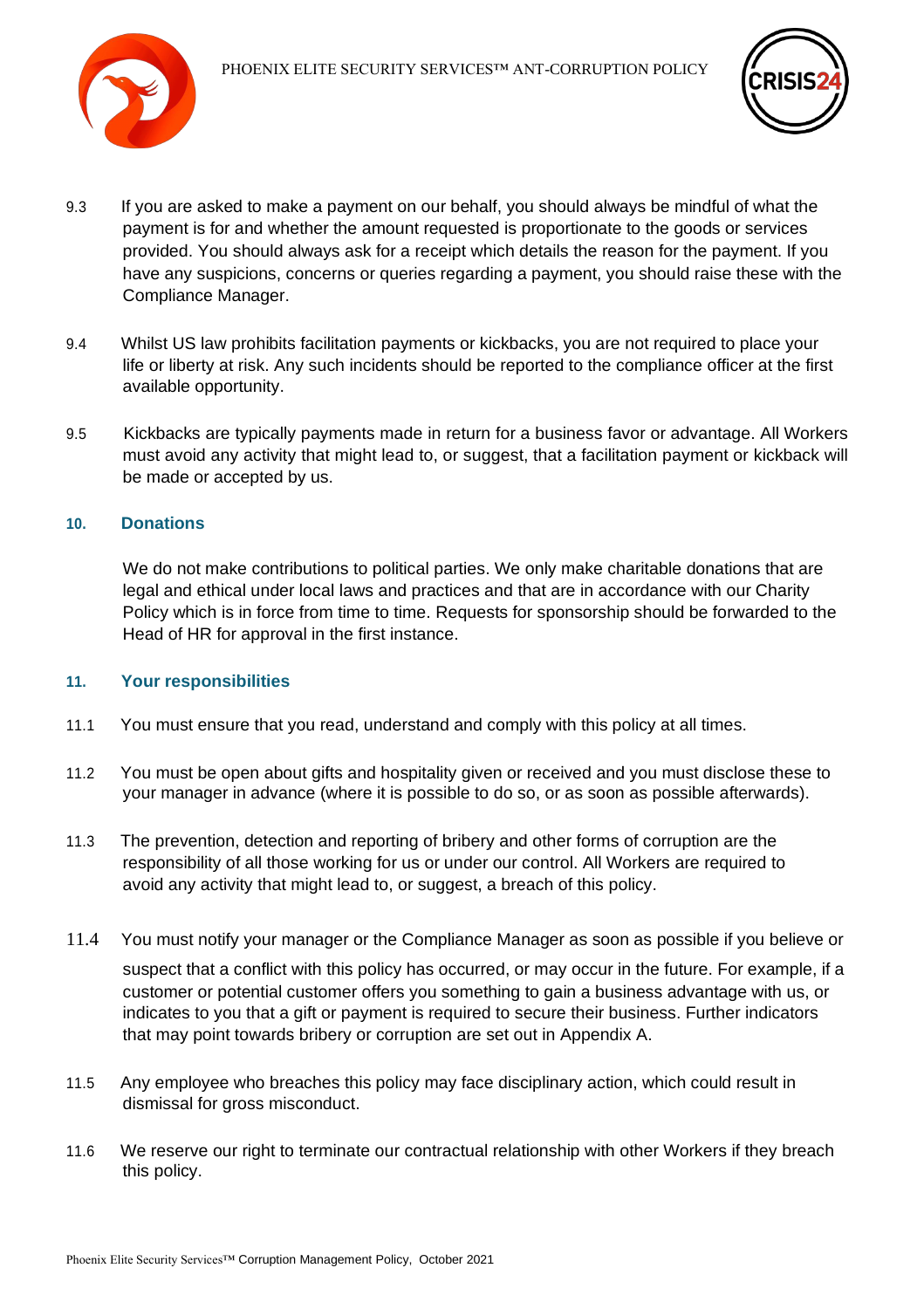



#### **12. Record-keeping**

- 12.1 We must keep financial records and have appropriate internal controls in place which will evidence the business reason for making payments to third parties.
- 12.2 You must ensure all expenses claims relating to hospitality, gifts or expenses incurred to third parties are submitted in accordance with our Expenses Policy which can be found on the intranet and specifically record the reason for the expenditure.
- 12.3 All accounts, invoices, memoranda and other documents and records relating to dealings with third parties, such as customers, suppliers and business contacts, should be prepared and maintained with strict accuracy and completeness. No accounts must be kept "off-book" to facilitate or conceal improper payments.

#### **13. How to raise a concern**

13.1 You are encouraged to raise concerns about any issue or suspicion of malpractice at the earliest possible stage. If you are unsure whether a particular act constitutes bribery or corruption, or if you have any other queries, these should be raised with your line manager or the Compliance Manager.

#### **14. Protection**

14.1 Workers who refuse to accept or offer a bribe, or those who raise concerns or report another's wrongdoing, are sometimes worried about possible repercussions. We aim to encourage openness and will support anyone who raises genuine concerns in good faith under this policy, even if they turn out to be mistaken.

#### **15. Monitoring and review**

- 15.1 The Compliance Manager will monitor the effectiveness and review the implementation of this policy, considering its suitability, adequacy and effectiveness. Improvements identified will be made as soon as possible.
- 15.2 All Workers are responsible for the success of this policy and should ensure they use it to disclose any suspected danger or wrongdoing.
- 15.3 Workers are invited to comment on this policy and suggest ways in which it might be improved. Comments, suggestions and queries should be addressed to the Compliance Manager.
- 15.4 Phoenix Elite Security Services™ reserves the right to vary and/or amend the terms of this policy from time to time at its absolute discretion.